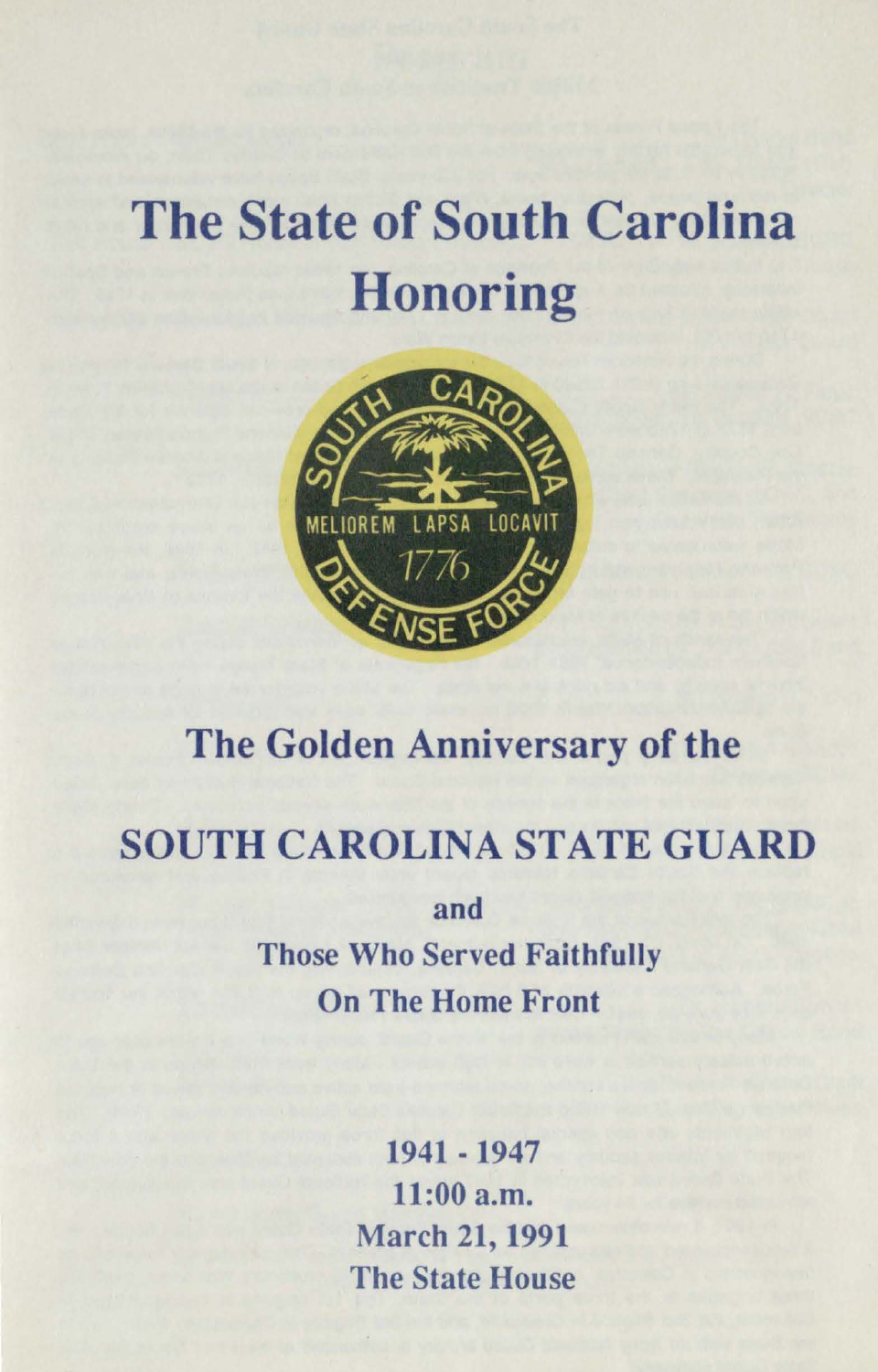### **The South Carolina State Guard and the Militia Tradition in South Carolina**

The Armed Forces of the State of South Carolina, organized as the Militia, have a long and honorable history extending from the first settlement at Charles Town, on Albemarle Point, in 1670, to the present time. For 320 years, State troops have volunteered to serve in war and peace, defending home, State and Nation upon many occasions and against many enemies, as well as assisting the people of this State in time of disaster and other troubles.

In the early days of the Province of Carolina, the Militia repulsed French and Spanish Invasions, attacked St. Augustine in 1706 and won the Yemassee Indian War in 1715. The Militia invaded Spanish Florida once more in 1740 and repulsed frontier Indian attacks from 1716 to 1761, including the Cherokee Indian Wars.

During the American Revolution, the six regular regiments of South Carolina forces (the Continental Line units), raised in 1775, were lost to the British at the fall of Charles Town in 1780. The many South Carolina Militia units which had provided defense for the State from 1775 to 1780 were reformed into three brigades under General Francis Marion, in the Low Country, General Thomas Sumter, in the Midlands, and General Andrew Pickens in the Piedmont. These served until the departure of the British forces in 1782.

Of the Militia units which volunteered in 1807 after the infamous Chesapeake-Leopard Affair, the Washington Light Infantry of Charleston remains as an active organization. Militia volunteered to defend the State again in the War of 1812. In 1846, the glorious Palmetto Regiment was raised from Militia volunteers for the Mexican War and was the first American unit to gain entrance to and raise a flag over the fortress of Chapultepec which led to the capture of Mexico City the following day.

Thousands of Militia volunteered as units and as individuals during the Civil War for Southern Independence, 1861 -1865. Six Regiments of State Troops were organized for internal security and did not leave the State. The Militia volunteered in large numbers for the Spanish-American War in 1898 but many units were also retained for security of the State.

Since the early part of this century, the largest part of the Military Forces of South Carolina has been organized as the National Guard. The National Guard has been called upon to leave the State in the service of the Nation on several occasions. During these times, the State has called upon the other Militia component.

During the period 1917 - 1920, the South Carolina Militia Reserve was activated to replace the South Carolina National Guard units serving in France and remained in existence until the National Guard had been reorganized.

The mobilization of the National Guard on the eve of World War II began in September 1940. On March 21, 1941 , Governor Burnet R. Maybank signed into law Act Number 54 of the 84th General Assembly of South Carolina. establishing the South Carolina Defense Force. Authorized a strength of 6,553, the ranks had grown to 3,251 within the first 90 days -- by June 30, 1941 -- over five months before Pearl Harbor.

Many of those who served in the "Home Guard" during World War II were over-age for active military service or were still in high school. Many went from service in the State Defense Force to active service; some returned from active service and joined or rejoined the "Home Guard," now called the South Carolina State Guard (since January 1944). The four regiments and one special battalion of this force provided the State with a force required for internal security and for defense of both essential facilities and the coastline. The State Guard was inactivated in 1947, when the National Guard was reactivated, and remained inactive for 34 years.

In 1981, it was determined that the South Carolina State Guard was again needed, and it was reactivated and reorganized as it exists at present. The all-volunteer force has its headquarters in Columbia, at Olympia Armory. As in Revolutionary War times, there are three brigades in the three parts of the State. The 1st Brigade is headquartered in Columbia, the 2nd Brigade in Greenville, and the 3rd Brigade in Charleston. Each town in the State with an Army National Guard armory is authorized at least one South Carolina State Guard company.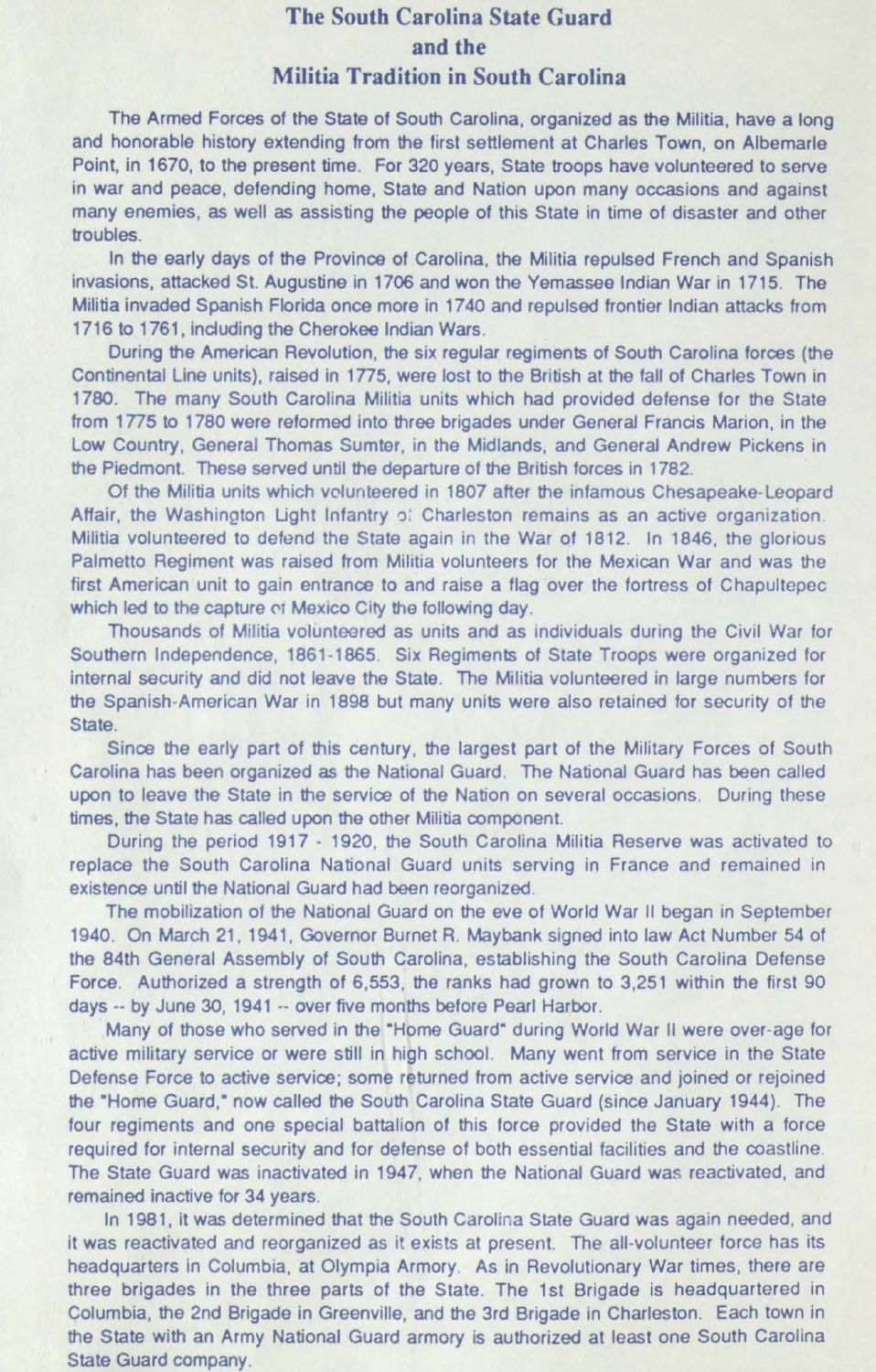## **Program**

|            | 1030 Hours Military Music                                                                             | The Citadel Band<br>MAJ Herbert L. Day, USMC (Ret)<br><b>Director</b>                                                     |
|------------|-------------------------------------------------------------------------------------------------------|---------------------------------------------------------------------------------------------------------------------------|
| 1050 Hours |                                                                                                       | SCSG Honor Guard Takes PositionCSM Richard G. Soloway SCSG<br><b>Commander of Troops</b>                                  |
| 1100 Hours |                                                                                                       | <b>WLI Color Guard</b>                                                                                                    |
|            |                                                                                                       | Commander, 1st Brigade, SCSG                                                                                              |
|            |                                                                                                       | Chief Chaplain, SCSG, and<br>Chaplain, The Senate                                                                         |
|            |                                                                                                       |                                                                                                                           |
|            |                                                                                                       | accompanied by The Citadel Band                                                                                           |
|            |                                                                                                       |                                                                                                                           |
|            |                                                                                                       | Director, SCSG                                                                                                            |
|            |                                                                                                       | <b>The Adjutant General</b>                                                                                               |
|            | <b>Presentation of Streamers</b>                                                                      | Principal AddressThe Honorable Carroll A. Campbell, Jr.<br>Governor and Commander-in-Chief<br>The State of South Carolina |
|            |                                                                                                       | accompanied by The Citadel Band                                                                                           |
|            |                                                                                                       | The Reverend Alton Clark<br>Chaplain, The House of Representatives                                                        |
|            | <b>Retire the Colors</b>                                                                              |                                                                                                                           |
|            | <b>SCSG Honor Guard Marches Off</b>                                                                   |                                                                                                                           |
|            | All guests are requested to remain in place until the Honor Guard<br>has marched away from the steps. |                                                                                                                           |